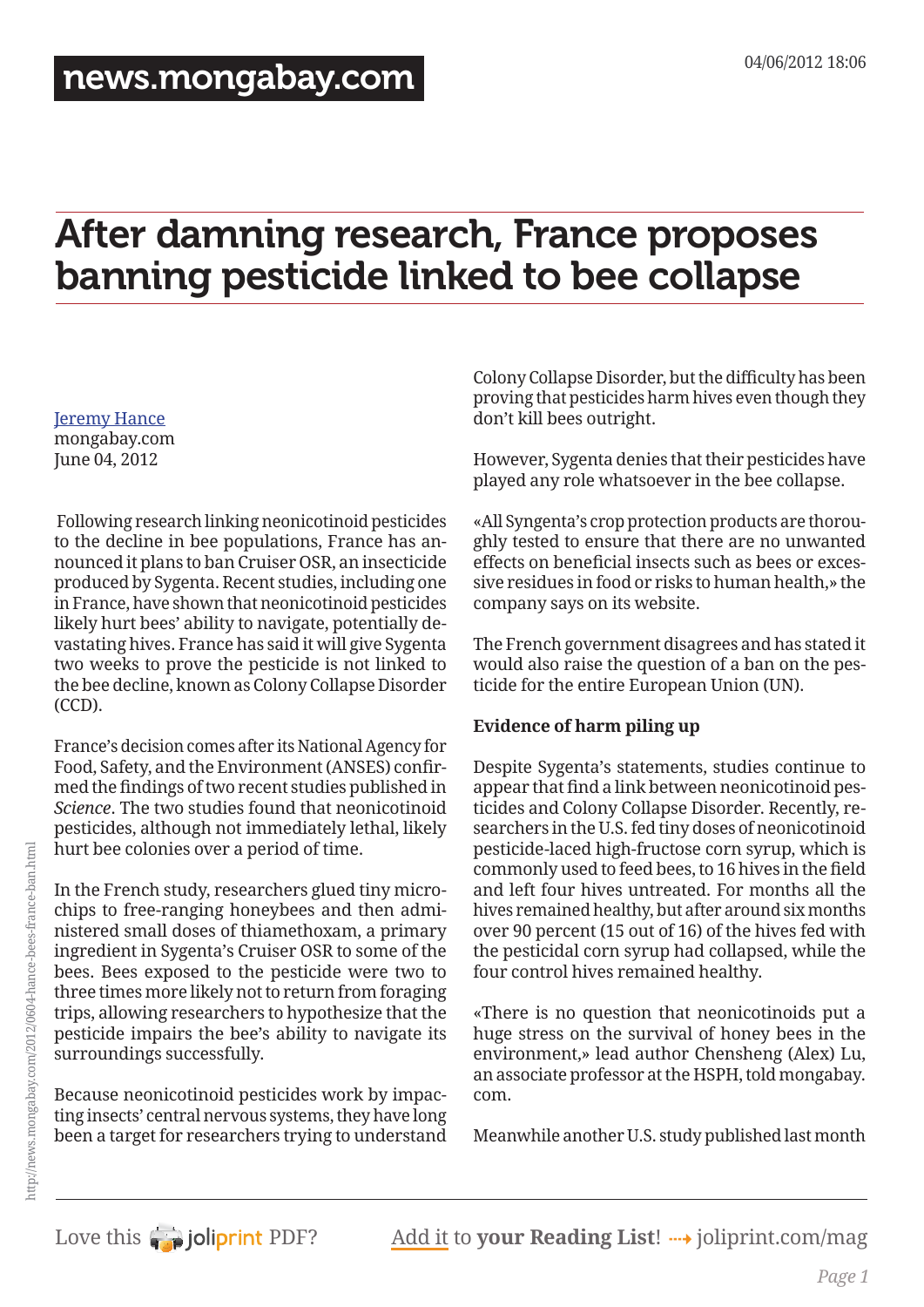## After damning research, France proposes banning pesticide linked to bee collapse

in the *Journal of Experimental Biology*, found that bees hit by neonicotinoid pesticides underwent behavioral changes. Exposed bees only fed on very sweet nectar, ultimately limiting their feeding choices. In addition the bees ability to communicate was injured.

Foraging bees communicate via 'waggle dances' whereby they show the hive where to find food sources. But says lead author Daren Eiri, «Remarkably, bees that fed on the pesticide reduced the number of their waggle dances between fourfold and tenfold. And in some cases, the affected bees stopped dancing completely.»

Scientists first started recording alarming declines in bees in North America in 2006. Shortly thereafter similar declines occurred throughout Europe, and have also been noted in Taiwan. While periodic colony collapses have been recorded since the 19th Century, the current crisis has proven much worst than past ones with some producers losing 90 percent of their hives. A number of theories for the collapse have been posited, including disease, parasitic mites, habitat loss, and, of course, pesticides. Many researchers have suggested a combination of these factors.

CITATIONS:

Chensheng Lu, Kenneth M. Warchol, Richard A. Callahan. In situ replication of honey bee colony collapse disorder. Bulletin of Insectology. 2012.

D. M. Eiri, J. C. Nieh. A nicotinic acetylcholine receptor agonist affects honey bee sucrose responsiveness and decreases waggle dancing. Journal of Experimental Biology, 2012; 215 (12): 2022 DOI: 10.1242/ jeb.068718.

M. Henry; O. Rollin; J. Aptel; S. Tchamitchian; M. Be-

guin; F. Requier; O. Rollin; A. Decourtye. A Common Pesticide Decreases Foraging Success and Survival in Honey Bees. Science. 2012.

P.R. Whitehorn; S. O'Connor; D. Goulson; F.L. Wackers. Neonicotinoid Pesticide Reduces Bumble Bee Colony Growth and Queen Production. Science. 2012.

### **Related articles**

[Researchers recreate bee collapse with pesticide](http://news.mongabay.com/2012/0405-hance_colonycollapse_pesticides.html)[laced corn syrup](http://news.mongabay.com/2012/0405-hance_colonycollapse_pesticides.html)



 (04/05/2012) Scientists with the Harvard School of Public Health (HSPH) have re-created the mysterious Colony Collapse Disorder in several honeybee hives simply by

giving them small doses of a popular pesticide, imidacloprid. Bee populations have been dying mysteriously throughout North America and Europe since 2006, but the cause behind the decline, known as Colony Collapse Disorder, has eluded scientists. However, coming on the heels of two studies published last week in *Science* that linked bee declines to neonicotinoid pesticides, of which imidacloprid is one, the new study adds more evidence that the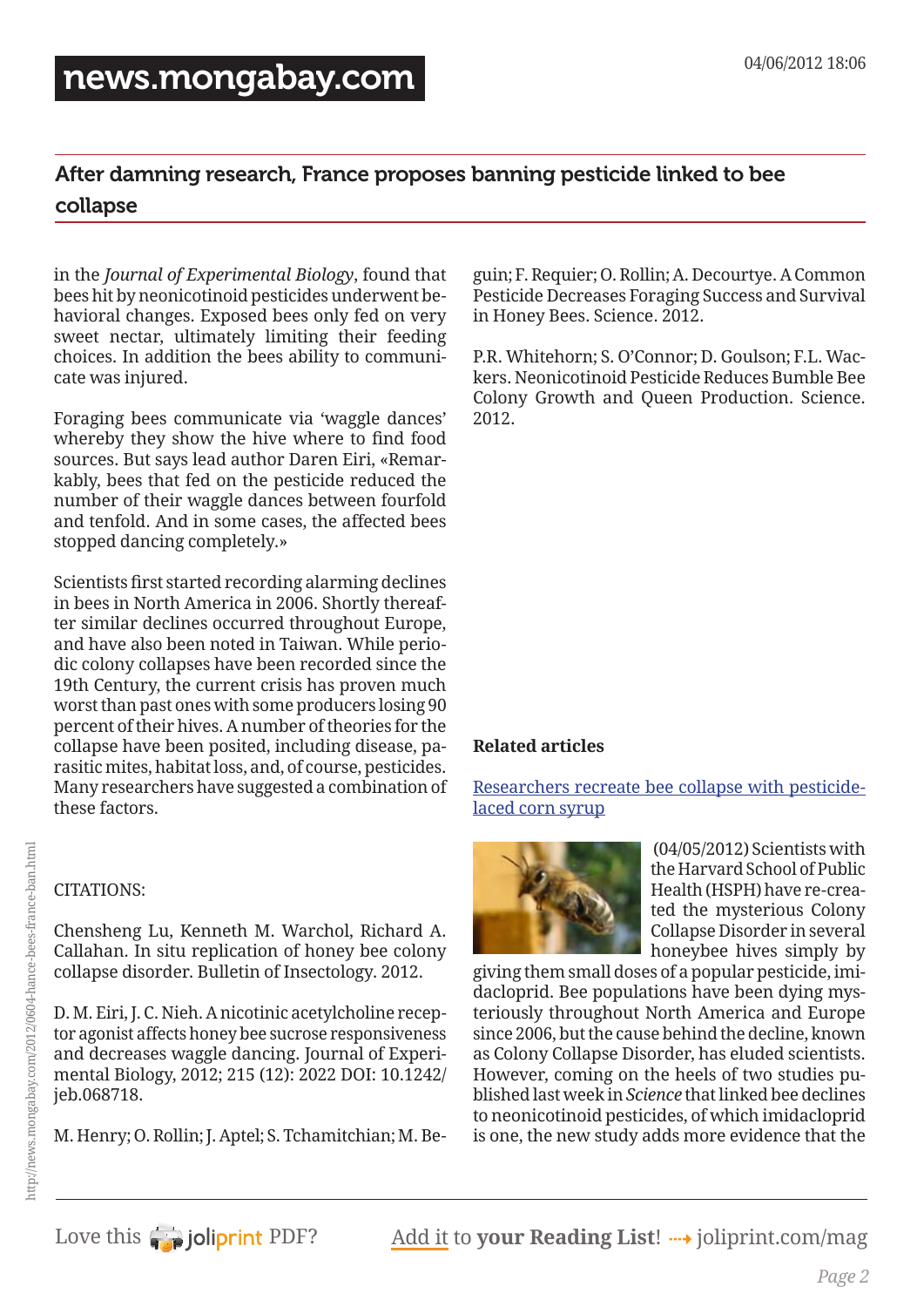## [news.mongabay.com](http://news.mongabay.com/)

### After damning research, France proposes banning pesticide linked to bee collapse

major player behind Colony Collapse Disorder is not disease, or mites, but pesticides that began to be widely used in the 1990s.

is unrestricted I can use it to carry out projects that have been difficult to fund.»

[Smoking gun for bee collapse? popular pesticides](http://news.mongabay.com/2012/0329-hance_beecollapse_pesticides.html)

 (03/29/2012) Commonly used pesticides may be a primary driver of the collapsing bee populations, finds two new studies in *Science*. The studies, one focused on honey-

bees and the other on bumblebees, found that even small doses of these pesticides, which target insect's central nervous system, impact bee behavior and, ultimately, their survival. The studies may have farreaching repercussions for the regulation of agricultural chemicals, known as neonicotinoid insecticides, that have been in use since the 1990s.

[The value of the little guy, an interview with Tyler](http://news.mongabay.com/2011/0406-hance_berenbaum.html)  [Prize-winning entomologist May Berenbaum](http://news.mongabay.com/2011/0406-hance_berenbaum.html) 



 (04/06/2011) May Berenbaum knows a thing or two about insects: in recognition of her lifelong work on the interactions between insects and plants, she has had a charac-

ter on *The X-Files* named after her, received the Public Understanding of Science and Technology Award for her work in making science accessible to the public, and this year has been awarded the prestigious Tyler Environmental Prize. «Winning the Tyler Prize is an incredible honor—most of my scientific heroes have been Tyler Prize winners and I'm exceedingly grateful to be considered worthy of being included among their ranks,» Berenbaum told mongabay.com in an interview. «The Prize is also tremendously enabling—because the money CITATION: [Jeremy Hance](http://www.mongabay.com/jeremy_hance.html) mongabay.com (June 04, 2012).

> After damning research, France proposes banning pesticide linked to bee collapse .

http://news.mongabay.com/2012/0604-hance-beesfrance-ban.html?utm\_campaign=General+news&utm\_ medium=Twitter&utm\_source=SNS.analytics

### **Tags**:

[bees](http://news.mongabay.com/news-index/bees1.html) [insects](http://news.mongabay.com/news-index/insects1.html) [pesticides](http://news.mongabay.com/news-index/pesticides1.html) [pollution](http://news.mongabay.com/news-index/pollution1.html) [colony collapse](http://news.mongabay.com/news-index/colony%20collapse%20disorder1.html)  [disorder](http://news.mongabay.com/news-index/colony%20collapse%20disorder1.html) [pollinators](http://news.mongabay.com/news-index/pollinators1.html) [europe](http://news.mongabay.com/news-index/europe1.html) [france](http://news.mongabay.com/news-index/france1.html) [invertebrates](http://news.mongabay.com/news-index/invertebrates1.html) [Science](http://news.mongabay.com/news-index/Science1.html) [jeremy hance](http://news.mongabay.com/news-index/jeremy%20hance1.html) [green](http://news.mongabay.com/news-index/green1.html) [environment](http://news.mongabay.com/news-index/environment1.html) [gover](http://news.mongabay.com/news-index/governance1.html)[nance](http://news.mongabay.com/news-index/governance1.html) [agriculture](http://news.mongabay.com/news-index/agriculture1.html) [farming](http://news.mongabay.com/news-index/farming1.html) [government](http://news.mongabay.com/news-index/government1.html) [regulations](http://news.mongabay.com/news-index/regulations1.html) [food](http://news.mongabay.com/news-index/food1.html) [north america](http://news.mongabay.com/news-index/north%20america1.html) [united states](http://news.mongabay.com/news-index/united%20states1.html)

[print](http://print.news.mongabay.com/2012/0604-hance-bees-france-ban.html?utm_campaign=General+news&utm_medium=Twitter&utm_source=SNS.analytics)

[Environmental news index](http://news.mongabay.com) | [RSS](http://www.mongabay.com/xml-list.html) | [News Feed](http://news.mongabay.com/news.xml) | [Twitter](http://www.twitter.com/mongabay/) | [Home](http://www.mongabay.com)

### **Advertisements**: